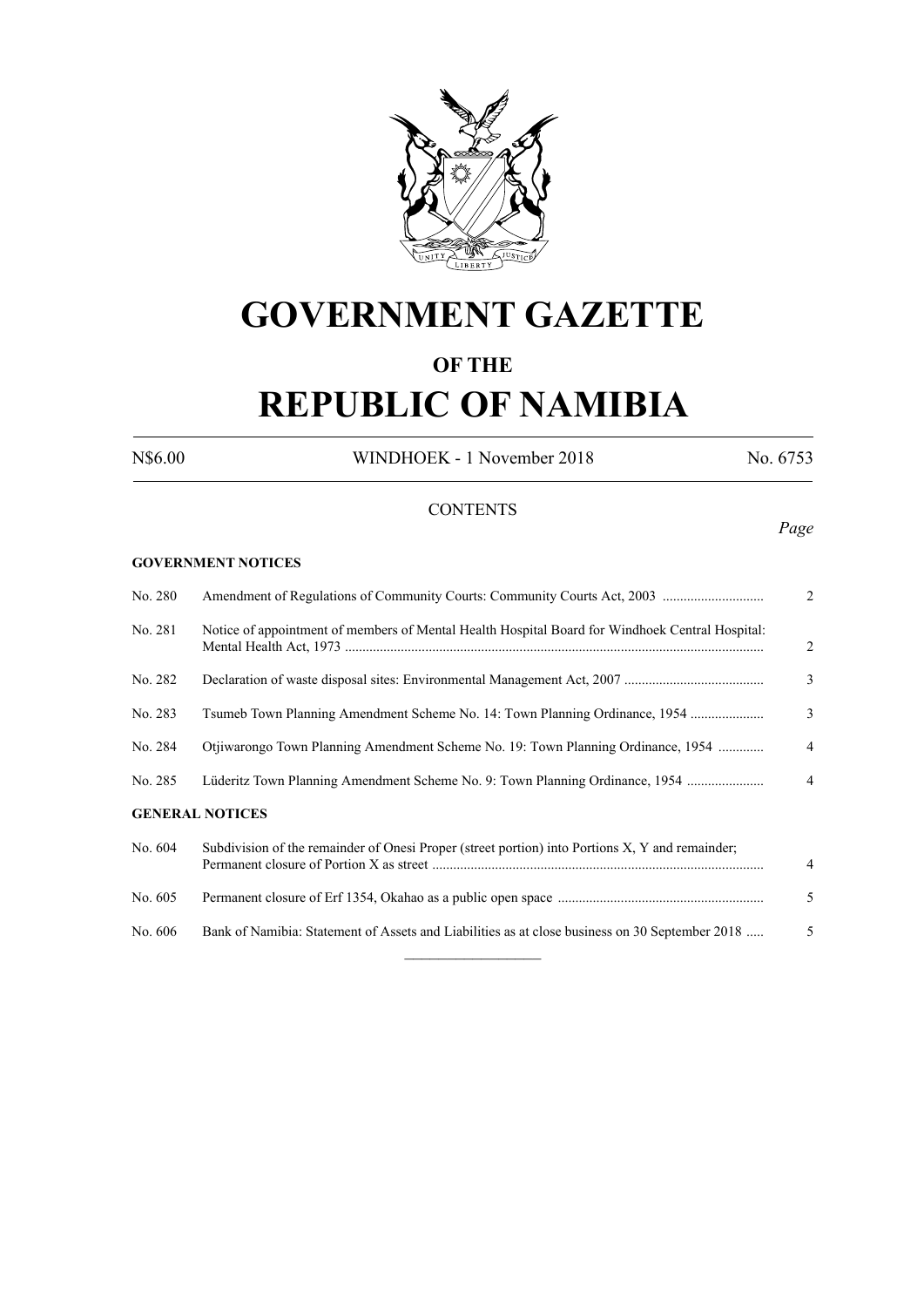# **Government Notices**

# **MINISTRY OF JUSTICE**

No. 280 2018

# AMENDMENT OF REGULATIONS OF COMMUNITY COURTS: COMMUNITY COURTS ACT, 2003

Under section 32 of the Community Courts Act, 2003 (Act No. 10 of 2003), I have amended the Regulations of Community Courts published in Government Notice No. 237 of 17 November 2003 as set out in the Schedule.

# **S. SHANGHALA MINISTER OF JUSTICE** Windhoek, 11 October 2018

# **SCHEDULE**

## **Definitions**

**1.** In these regulations, "the Regulations" means the Regulations of Community Courts published under Government Notice No. 237 of I 7 November 2003.

# **Substitution of regulation 4 of the Regulations**

**2.** The Regulations are amended by the substitution for regulation 4 of the following regulation -

## **"Times and places of holding court sittings**

**4.** (1) Community court sittings shall only be held on weekdays and shall not be held on Saturdays, Sundays and Public Holidays.

(2) A community court shall not sit for more than eight hours during each day.

(3) Notwithstanding subregulation (1) and (2), the Minister may in writing direct that community court sittings be held at such other times and at places as the Minister considers appropriate.".

## **MINISTRY OF HEALTH AND SOCIAL SERVICES**

 $\frac{1}{2}$ 

## No. 281 2018

## NOTICE OF APPOINTMENT OF MEMBERS OF MENTAL HEALTH HOSPITAL BOARD FOR WINDHOEK CENTRAL HOSPITAL: MENTAL HEALTH ACT, 1973

In terms of section 47(1) of the Mental Health Act, 1973 (Act No. 18 of 1973), I give notice that I have appointed the following persons as members of the Mental Health Hospital Board for Windhoek Central Hospital for a period of three years with effect from 1 July 2018 until 1 July 2021.

1. Chairperson: Dr. N. F. Mthoko Psychiatrist

3. Ms. Ruusa Ntinda Attorney

2. Deputy Chairperson: Mrs. R. Coomer Director of Health, Policy & Communications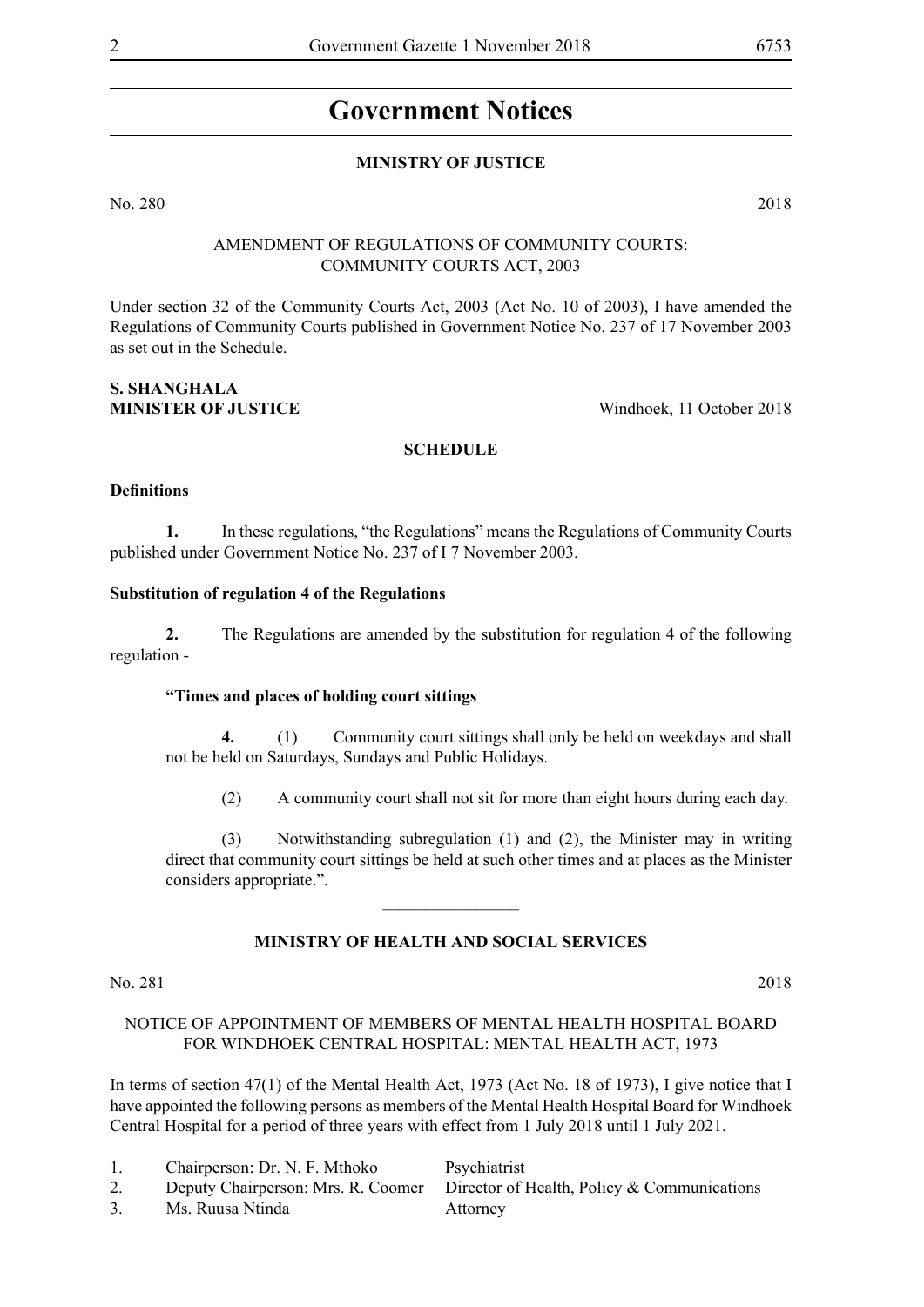4. Mrs. A. Barandongo Psychiatric Nurse 5. Mrs. J. Tromp Social Worker

# **DR. B. S. HAUFIKU MINISTER OF HEALTH AND SOCIAL SERVICES**

#### **MINISTRY OF ENVIRONMENT AND TOURISM**

 $\frac{1}{2}$ 

No. 282 2018

# DECLARATION OF WASTE DISPOSAL SITES: ENVIRONMENTAL MANAGEMENT ACT, 2007

Under section 5(2) read with section 44 of the Environmental Management Act, 2007 (Act No. 7 of 2007), I, after consultation with the appropriate regional council or local authority council, declare the sites set out in the Schedule as waste disposal sites.

# **P. SHIFETA MINISTER OF ENVIRONMENT AND TOURISM Windhoek, 9 October 2018**

| <b>Name</b>             | Type of site | Region        | Date issued with Environmental<br><b>Clearance Certificate</b> |
|-------------------------|--------------|---------------|----------------------------------------------------------------|
| 1. Kupferberg, Windhoek | Landfill     | <b>Khomas</b> | 2 November 2016                                                |
| 2. Walvis Bay           | Landfill     | Erongo        | 8 May 2018                                                     |
| 3. Epukiro Pos 3        | Dumpsite     | Omaheke       | 29 November 2016                                               |
| 4. Oshakati             | Dumpsite     | Oshana        | 30 January 2017                                                |
| 5. Okahao               | Dumpsite     | Omusati       | 11 October 2017                                                |
| 6. Rundu                | Dumpsite     | Kavango East  | 12 May 2017                                                    |
| 7. Oranjemund           | Dumpsite     | //Kharas      | 30 May 2017                                                    |
| 8. Ruacana              | Dumpsite     | Omusati       | 5 June 2017                                                    |
| 9. Tsandi               | Dumpsite     | Omusati       | 20 July 2017                                                   |
| 10. Eheke Settlement    | Dumpsite     | Oshana        | 12 December 2017                                               |
| 11. Ondangwa            | Dumpsite     | Oshana        | 23 January 2018                                                |

# **SCHEDULE**

# **MINISTRY OF URBAN AND RURAL DEVELOPMENT**

 $\frac{1}{2}$ 

No. 283 2018

# TSUMEB TOWN PLANNING AMENDMENT SCHEME NO. 14: TOWN PLANNING ORDINANCE, 1954

In terms of section 26(2) of the Town Planning Ordinance, 1954 (Ordinance No. 18 of 1954), I give notice that I have, under subsection (1) of that section read with section 27(1) of that Ordinance, approved the Tsumeb Town Planning Amendment Scheme No. 14 of the Municipality of Tsumeb.

 $\frac{1}{2}$ 

# **DR. P. MUSHELENGA MINISTER OF URBAN AND RURAL DEVELOPMENT** Windhoek, 10 October 2018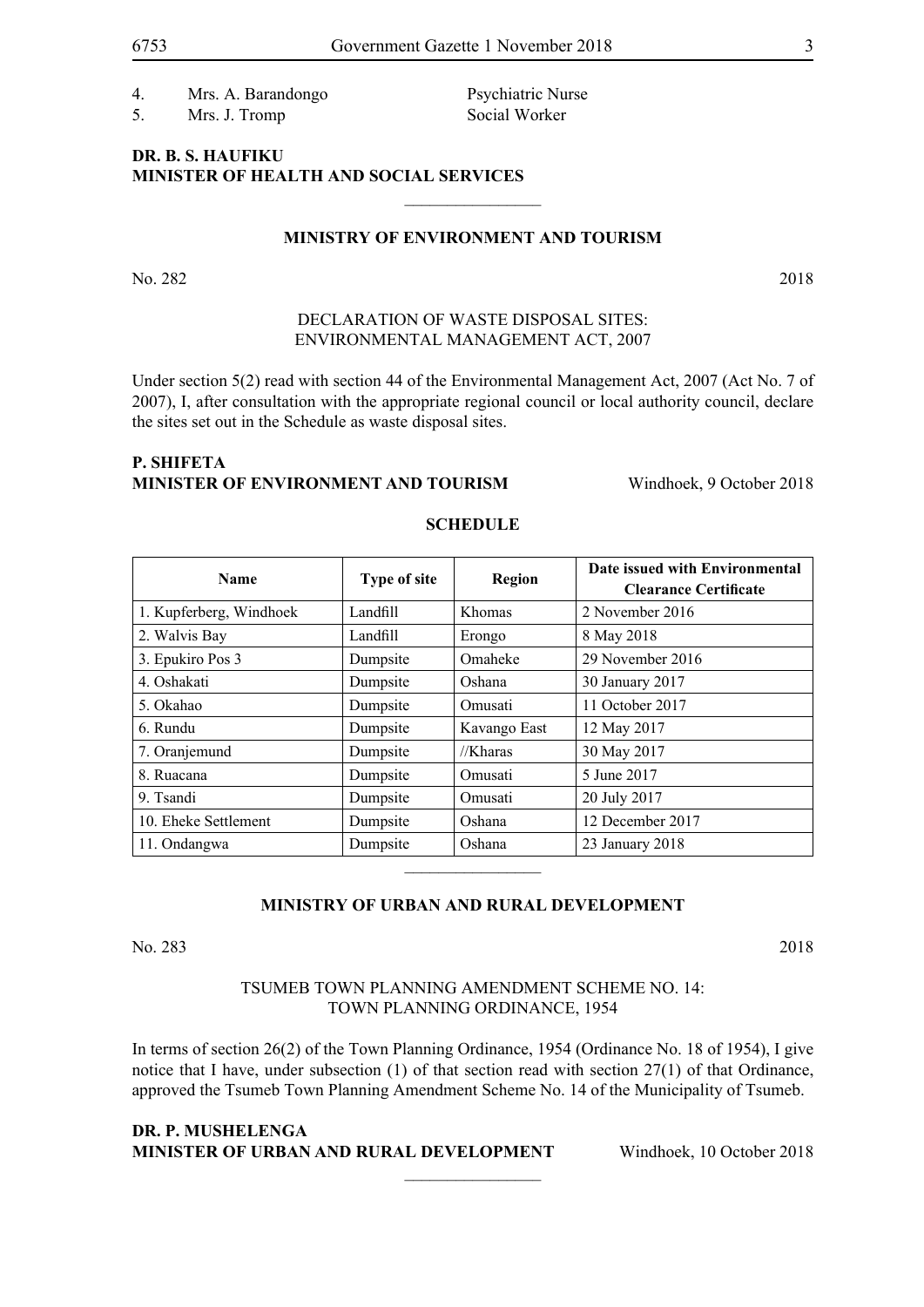# **MINISTRY OF URBAN AND RURAL DEVELOPMENT**

No. 284 2018

## OTJIWARONGO TOWN PLANNING AMENDMENT SCHEME NO. 19: TOWN PLANNING ORDINANCE, 1954

In terms of section 26(2) of the Town Planning Ordinance, 1954 (Ordinance No. 18 of 1954), I give notice that I have, under subsection (1) of that section read with section 27(1) of that Ordinance, approved the Otjiwarongo Town Planning Amendment Scheme No. 19 of the Municipality of Otjiwarongo.

**DR. P. MUSHELENGA MINISTER OF URBAN AND RURAL DEVELOPMENT** Windhoek, 10 October 2018

# **MINISTRY OF URBAN AND RURAL DEVELOPMENT**

 $\overline{\phantom{a}}$  , where  $\overline{\phantom{a}}$ 

No. 285 2018

LÜDERITZ TOWN PLANNING AMENDMENT SCHEME NO. 9: TOWN PLANNING ORDINANCE, 1954

In terms of section 26(2) of the Town Planning Ordinance, 1954 (Ordinance No. 18 of 1954), I give notice that I have, under subsection (1) of that section read with section 27(1) of that Ordinance, approved the Lüderitz Town Planning Amendment Scheme No. 9 of the Town of Lüderitz.

#### **DR. P. MUSHELENGA MINISTER OF URBAN AND RURAL DEVELOPMENT** Windhoek, 10 October 2018

# **General Notices**

 $\frac{1}{2}$ 

# **OMUSATI REGIONAL COUNCIL**

No. 604 2018

# SUBDIVISION OF THE REMAINDER OF ONESI PROPER (STREET PORTION) INTO PORTIONS X, Y AND REMAINDER; PERMANENT CLOSURE OF PORTION X, AS STREET

Notice is hereby given in terms of article 50(1)(a)(ii) of the Local Authorities Act, 1992 (Act No. 23 of 1992) that the Omusati Regional Council proposes to permanently close the above mentioned portion as indicated on the locality plan, which lies for inspection during office hours at the Omusati Regional Council notice board in Outapi.

Objections to the proposed closure are to be served to the Secretary: Townships Board, Private Bag 13289, and the Chief Regional Officer, Private Bag 523, Outapi, within 14 days after the appearance of this notice in accordance with Article 50(1)(C) of the above Act. The last day for objections will be 15 November 2018.

 $\frac{1}{2}$ 

**A. P. ANDOWA CHIEF REGIONAL OFFICER**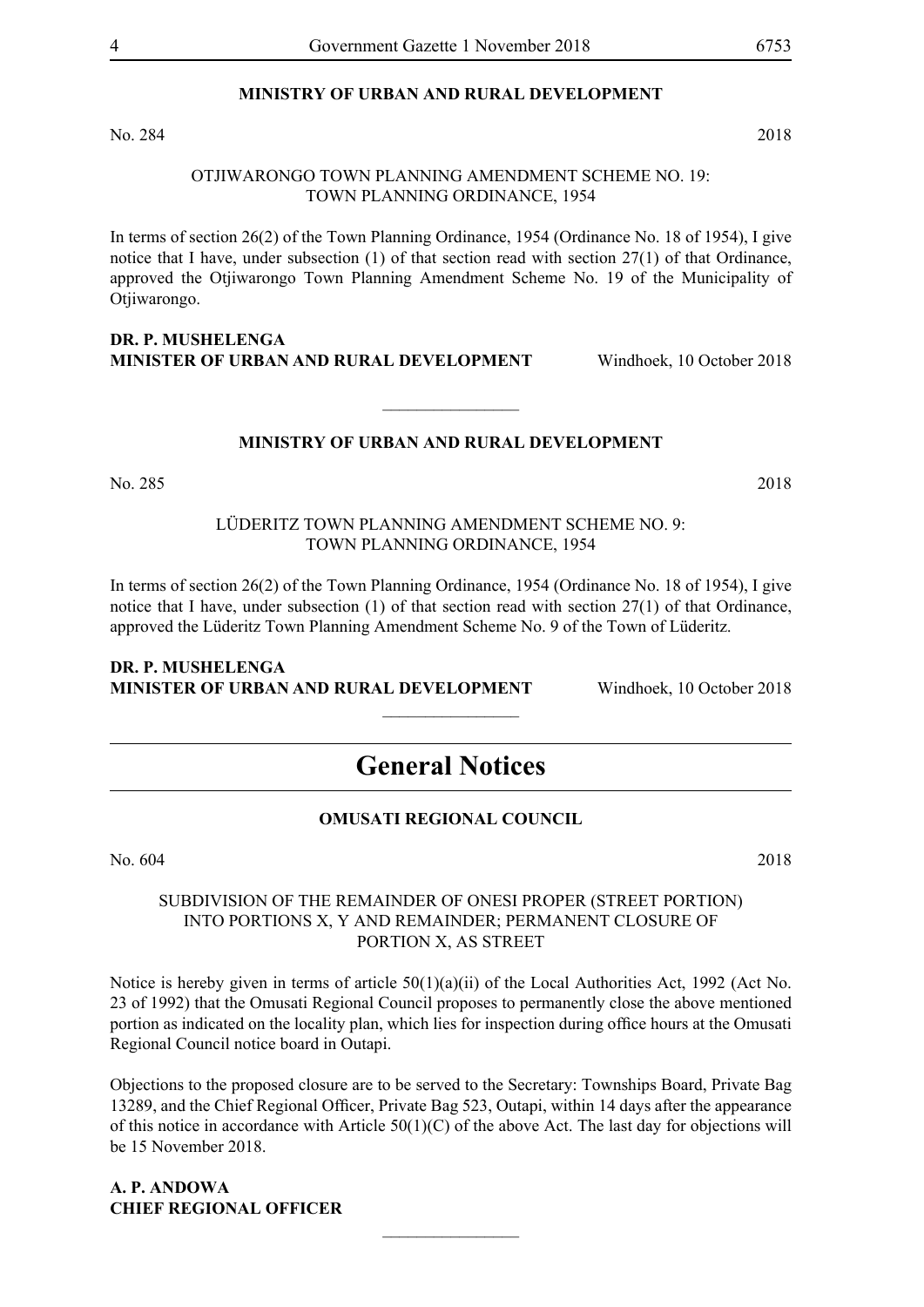# PERMANENT CLOSURE OF ERF 1354, OKAHAO AS A PUBLIC OPEN SPACE

Notice is hereby given in terms of Section 50(3)(a)(ii) and Section 50(3)(a)(iv) of the Local Authorities Act , 1992 (Act No. 23 of 1992) that the Okahao Town Council proposes to permanently close Erf 1354, Okahao measuring approximately 2489 m<sup>2</sup> in extent as a 'Public Open Space'. The proposed "Public Open Space" closure is to enable the Okahao Town Council to formalize the current situation on the ground by permanently closing Erf 1354, Okahao as a 'Public Open Space'.

PERMANENT CLOSURE OF ERF 1354, OKAHAO AS A PUBLIC OPEN SPACE

Further take note that the locality map of the above erven lies open for inspection during normal office hours at the offices of the Okahao Town Council and SPC, Office, 45 Feld Street, Windhoek.

Further take note that any person objecting against the proposed permanent closure as indicated above may lodge such objection together with the grounds thereof, with the Chief Executive Officer, Okahao Town Council and with the applicant (SPC), in writing on or before Thursday, 22 November 2018.

| Applicant: | <b>Stubenrauch Planning Consultants</b> | The Chief Executive Officer |
|------------|-----------------------------------------|-----------------------------|
|            | <b>PO Box 11869</b>                     | <b>Okahao Town Council</b>  |
|            | Windhoek                                | <b>PO Box 699</b>           |
|            | Tel: 061-251189                         | Okahao                      |
|            |                                         |                             |

# **BANK OF NAMIBIA**

No. 606 2018

# Statement of Assets and Liabilities As at close of business on 30 September 2018

|                                   |                    | 30-09-2018<br>N\$ | 31-08-2018<br>N\$ |
|-----------------------------------|--------------------|-------------------|-------------------|
| <b>ASSETS</b>                     |                    |                   |                   |
| External:                         |                    |                   |                   |
| Rand Cash                         |                    | 18 159 141        | 81 669 549        |
| <b>IMF - SDR Holdings</b>         |                    | 94 544 371        | 98 514 944        |
| <b>IMF</b> - Quota Subscription   |                    | 3 369 938 719     | 3 369 938 719     |
| Investments                       | - Rand Currency    | 16 546 369 810    | 15 763 416 672    |
|                                   | - Other Currency   | 15 734 120 141    | 16 205 749 422    |
|                                   | - Interest Accrued | 141 578 270       | 127 907 697       |
| Domestic:                         |                    |                   |                   |
| <b>USD Stock Account</b>          |                    | 23 3 5 8          | 24 3 5 9          |
| <b>Currency Inventory Account</b> |                    | 48 414 531        | 51 492 684        |
| Loans and Advances:               | Other              | 211 093 233       | 450 192 783       |